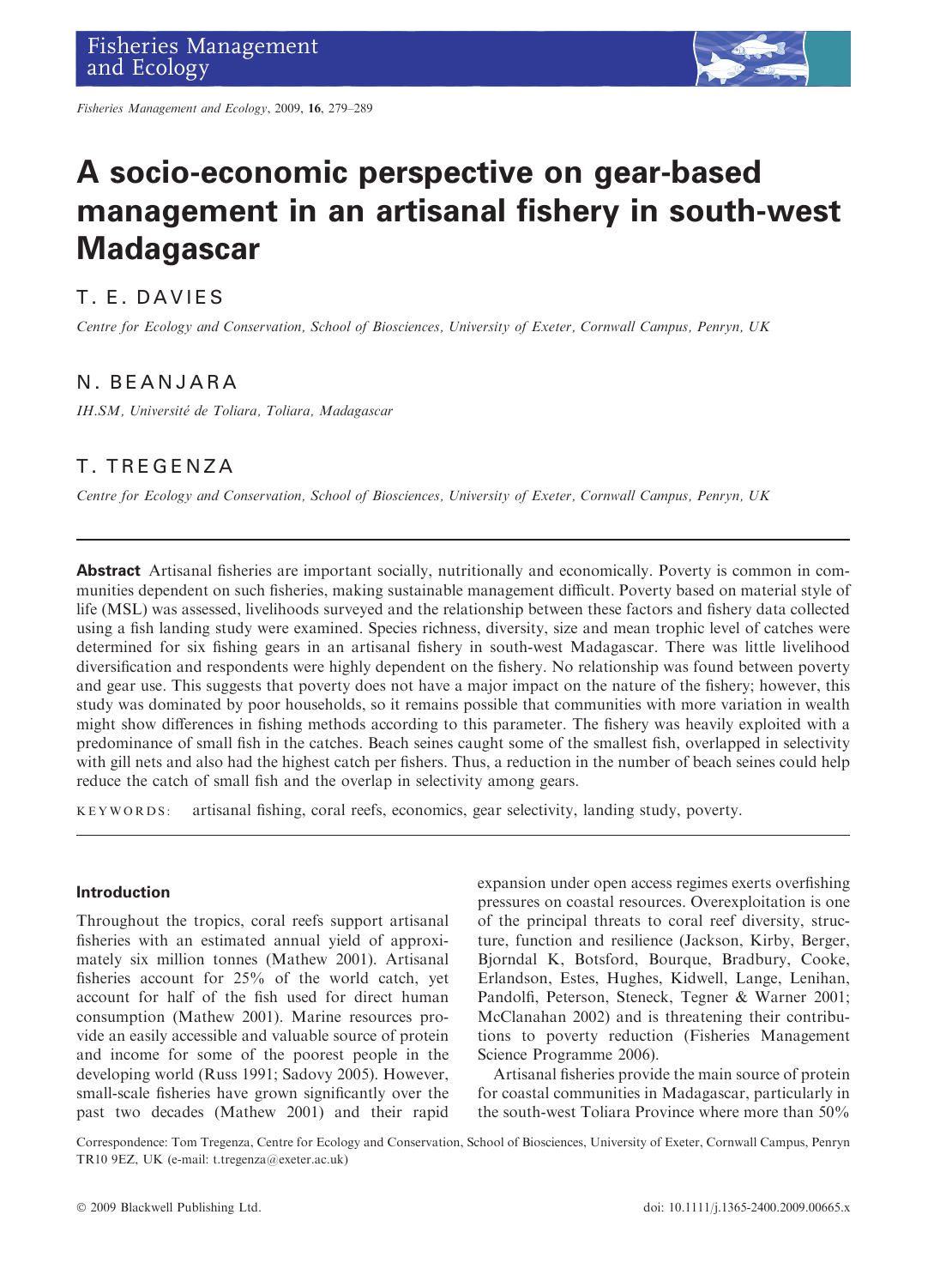of Madagascar's fishers operate (Laroche & Ramananarivo 1995). This is home to the Vezo tribe, who are traditionally skilled seafarers and solely dependent on the sea for survival. Toliara Province is also the poorest, with 80% of its inhabitants below the poverty line (World Bank 1996). As with many areas of Madagascar there is a high degree of unemployment, low agricultural productivity because of the arid climate and a rapidly growing population (3% nationally on average; UNICEF 2005). There are few studies assessing the artisanal fisheries of Madagascar considering the high dependency on fisheries and the reported degraded state of the coral reefs in this area (Vasseur, Gabrie & Harmelin-Vivien 1988). The available literature lacks depth in appraising fishing gears and their use and has mainly concentrated on wet weight catches, performing analyses of fish only at the family taxonomic level (e.g. Laroche & Ramananarivo 1995; Laroche, Razanoelisoa, Fauroux & Rabenevanana 1997). Understanding the selectivity of fishing gears is important for management as gear influences catch composition and the size frequencies of target species (Gobert 1994); therefore, analysis at the species level provides greater resolution of selectivity and potential overlap among gears (Bellwood 1988; McClanahan & Mangi 2004). Previous studies have mentioned socioeconomic factors but none have assessed the local dependency on the fishery or other occupations. Socioeconomic assessments are more widespread further afield, and encompass factors that affect over-fishing (Cinner & McClanahan 2006) and people's perceptions of the coastal resources (Cinner & Pollnac 2004). The importance of integrating local stakeholders and an understanding of poverty into management planning for coral reefs is now widely accepted (Allison & Ellis 2001; Lundquest & Granek 2005). Where there has been lack of consideration of local needs, many marine management plans have failed (Talbot & Wilkinson 2001). Whilst poverty is extensive in Madagascar (World Bank 1996), no previous studies from Madagascar or East Africa have attempted to determine how poverty might affect the use of marine resources.

The aim of this study was to assess the potential relationships between poverty and fishing gear use. The local dependency on the fishery was determined in conjunction with resource use of common artisanal gears in south-west Madagascar, which are described in terms of diversity, species composition, size and trophic level of the catches. The overall objective was to assist with future management plans for the area and ascertain the importance of the fishery.

#### Methods

Research was conducted from 1 March to 21 May 2008 at three villages around the Bay of Ranobe  $(23°00' S$ 43 $\degree$ 30′ E, 23 $\degree$ 18′ S 43 $\degree$ 38′ E), south-west Madagascar, covering a 10-km stretch of coast from Beravy in the south to Mangily in the north (Fig. 1). The study sites form the southern region of the Bay of Ranobe, which is sheltered by a 32-km fringing reef and contains patch reef, seagrass beds and mangroves to the north and south. The gears employed in this fishery were used in all habitats, from shore to a short distance beyond the reef and there is therefore considerable overlap in their spatial use. These study sites were chosen because they represent the typical artisanal fisheries of south-west Madagascar. Fishers use un-motorised, traditional pirogues that are 3–8 m in length and equipped with a single outrigger.



Figure 1. Map of the study area in south-west Madagascar.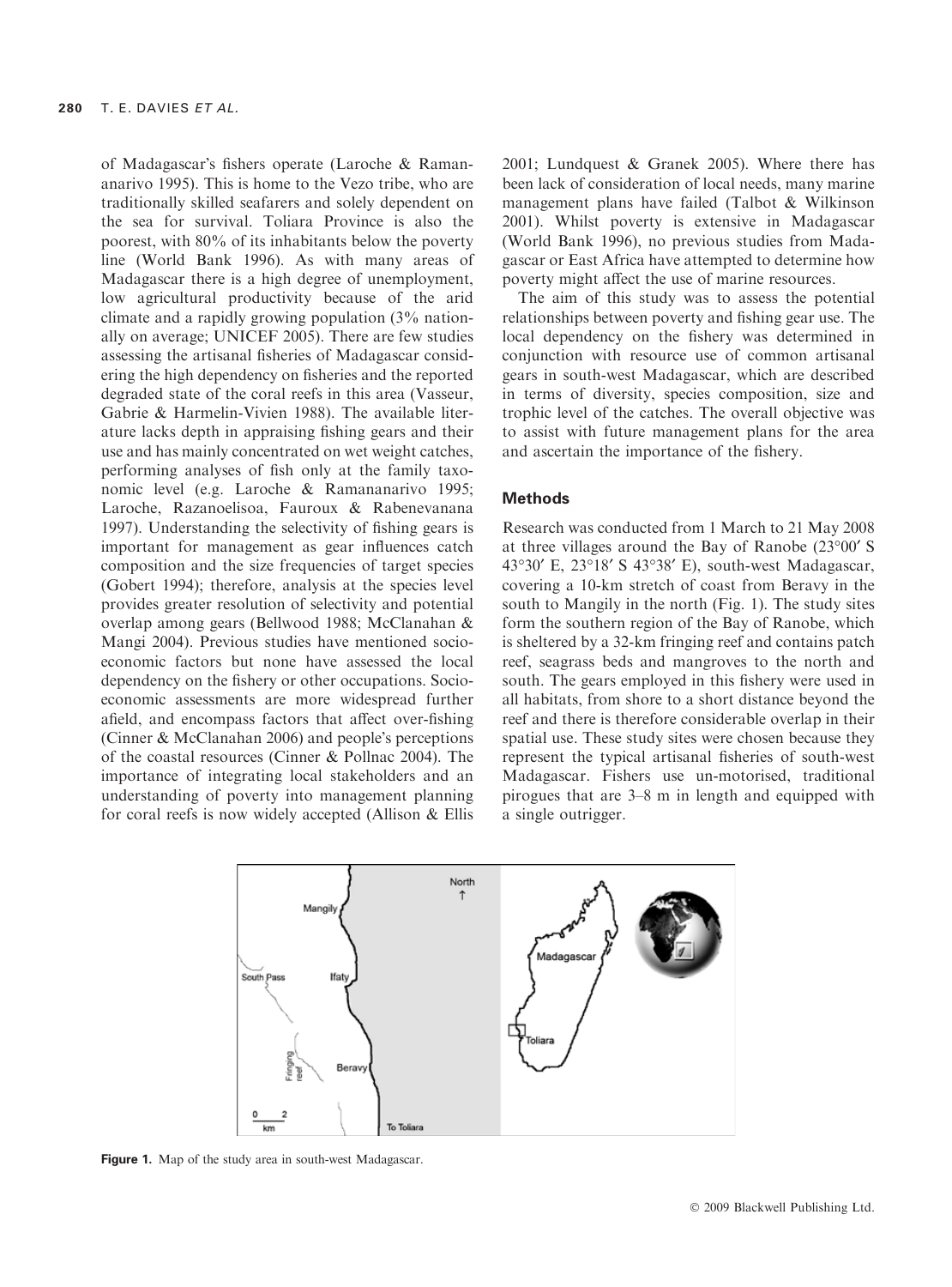Sampling of catches was carried out from 7 January to 5 June 2008 using methodology adapted from McClanahan & Mangi (2004) and Cinner, Marnane & McClanahan (2005). No information on species composition for the remainder of the year is currently available. Fishers were approached randomly when they returned home at low tide and permission was asked to weigh their catch. Landed fish were identified by Malagasy name to the equivalent of species level and where this was unknown to genus or family level (Lieske & Myers 1994). All fish were counted and their standard length measured using a fixed marked ruler on a flat board. For large catches, common in beach seines, a randomly collected subsample was measured, so as not to delay the fishers. All fish were sampled whether for home or market use, as some of the less marketable species are kept for home consumption (Glaesel 1997). The total catch, species composition, gears used, site, duration of trip and the number of fishers who participated in the fishing were recorded for each sample.

The following indicators were obtained for each gear type: Simpson's index of diversity  $(D = 1 - \sum n_i/N_t)$ , the mean catch per fishers (kg), the mean number of species caught per fishing trip, the mean standard length and the mean trophic level. The mean trophic level for each species was taken from FishBase (Froese & Pauly 2008). When a fish could not be identified to species level, the average trophic level for all other species in the sample of that family was used (Cinner  $\&$ McClanahan 2006). The following formula from Pauly, Palomares, Froese, Sa-a, Vakily, Preikshot & Wallace (2001) was used to calculate the mean trophic level of the catch for each gear:

$$
TL_k = \frac{\sum_{i=1}^{m} Y_{ik} \times TL}{\sum Y_{ik}},
$$

where  $Y_{ik}$  is the catch of species i in gear k and TL the trophic level of species  $i$  for  $m$  fish species. This formula was also used to calculate the mean length, to account for the quantity of fish caught.

One-way ANOVA was used to test for differences among gears in daily catch per fishers, number of species, mean length per species and mean trophic level caught. Pairwise comparisons were calculated using Tukey–Kramer honest significant differences (HSD) test to examine where differences lay.

Demographic information was collected using a questionnaire adapted from USAID (2007) Poverty Assessment Tools. Information was obtained on the total household number, relationship, age, years of formal education, number working, wealth and perceptions of coastal resources. The head of each

household was interviewed; unless unavailable, another knowledgeable adult from the household was interviewed. Interviews generally took 25–45 min. All interviews were conducted in the Vezo dialect of Malagasy. A total of 161 respondents were surveyed from the three communities (Table 1) resulting in data for a total of 821 people. Sampling of households was based on a systematic sample design (sampling every ith house) depending on the sample size required (Henry 1990; de Vaus 1991). The number of surveys per community ranged from 41 to 78. Dependence on the fishery was established by asking respondents to list all occupations or activities that their household engaged in for food or money and then rank these in order of importance (Pollnac & Crawford 2000). Wealth was evaluated using a material style of life (MSL) scale based on the presence or absence of household possessions and housing materials (Pollnac & Crawford 2000; Cinner & Pollnac 2004).

Household surveys were combined with focus group meetings and semi-structured interviews with key informants (ministry officials and village chiefs) to gain a deeper understanding of change in the fishery and village.

A multivariate analysis of variance (MANOVA) was employed to determine any relationship between the gear use and MSL. Principal components analysis was applied to the MSL items to obtain factor scores for each household to reduce the number of variables for analysis. During the survey, respondents were asked about ownership of gears; their reported primary gear was assigned to them for the analysis.

Table 1. Population and social infrastructure of the study sites

|                                                 | Beravy               | Ifaty                         | Mangily              |
|-------------------------------------------------|----------------------|-------------------------------|----------------------|
| Population                                      | 960                  | 2130                          | 3000                 |
| Distance from<br>Toliara (km)                   | 18                   | 24                            | 28                   |
| Average people<br>per household                 | 5.3                  | 5                             | 5.1                  |
| Average years of<br>education                   | 5.2                  | 5.8                           | 6.9                  |
| Percentage of persons<br>$\leq$ 15 years of age | 42                   | 49                            | 51                   |
| Water supply                                    | Well<br>(in village) | Well<br>$(1 \text{ km away})$ | Well<br>(in village) |
| Sanitation                                      | None                 | None                          | A few<br>latrines    |
| Primary school                                  | Public               | Public                        | Public &<br>private  |
| Secondary school                                | None                 | None                          | Public               |
| Clinic                                          | None                 | 1                             | 1                    |
| Church                                          | 1                    | $\overline{2}$                | 3                    |
| Number of large hotels                          | 0                    | 3                             | 8                    |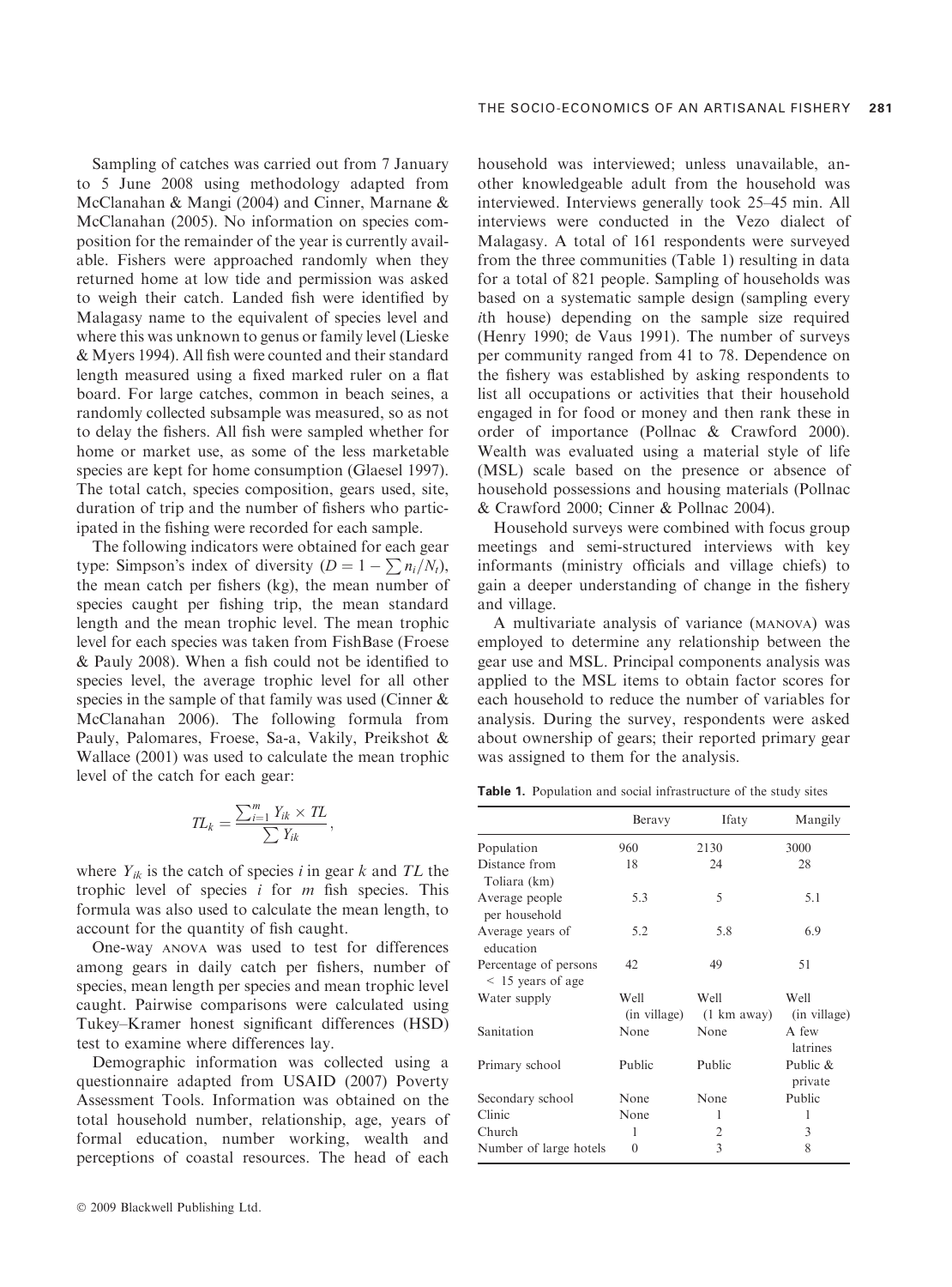#### **Results**

A total of 54 229 fish were recorded from 475 fishing trips. In addition, 1239 other marine animals were recorded, including octopus, squid and turtle, but these were not included in analyses as they were not comparable in relation to trophic level and length.

Of the 50 most abundant species, two accounted for 65% of the total catch from all gears (Fig. 2a): blue sprat, Spratelloides delicatulus (Bennet), and blue striped herring, Herklotsichtys quadrimaculatus (Rüppell). These species were caught in very high numbers by beach seine and gill net but were not caught by other gears. The small coastal pelagic species Dussumieria



Figure 2. Relative abundance of species caught for each of the gears based on data from all study sites. The relative abundance graph for all gears and the graph for gill net show only the 50 most common species.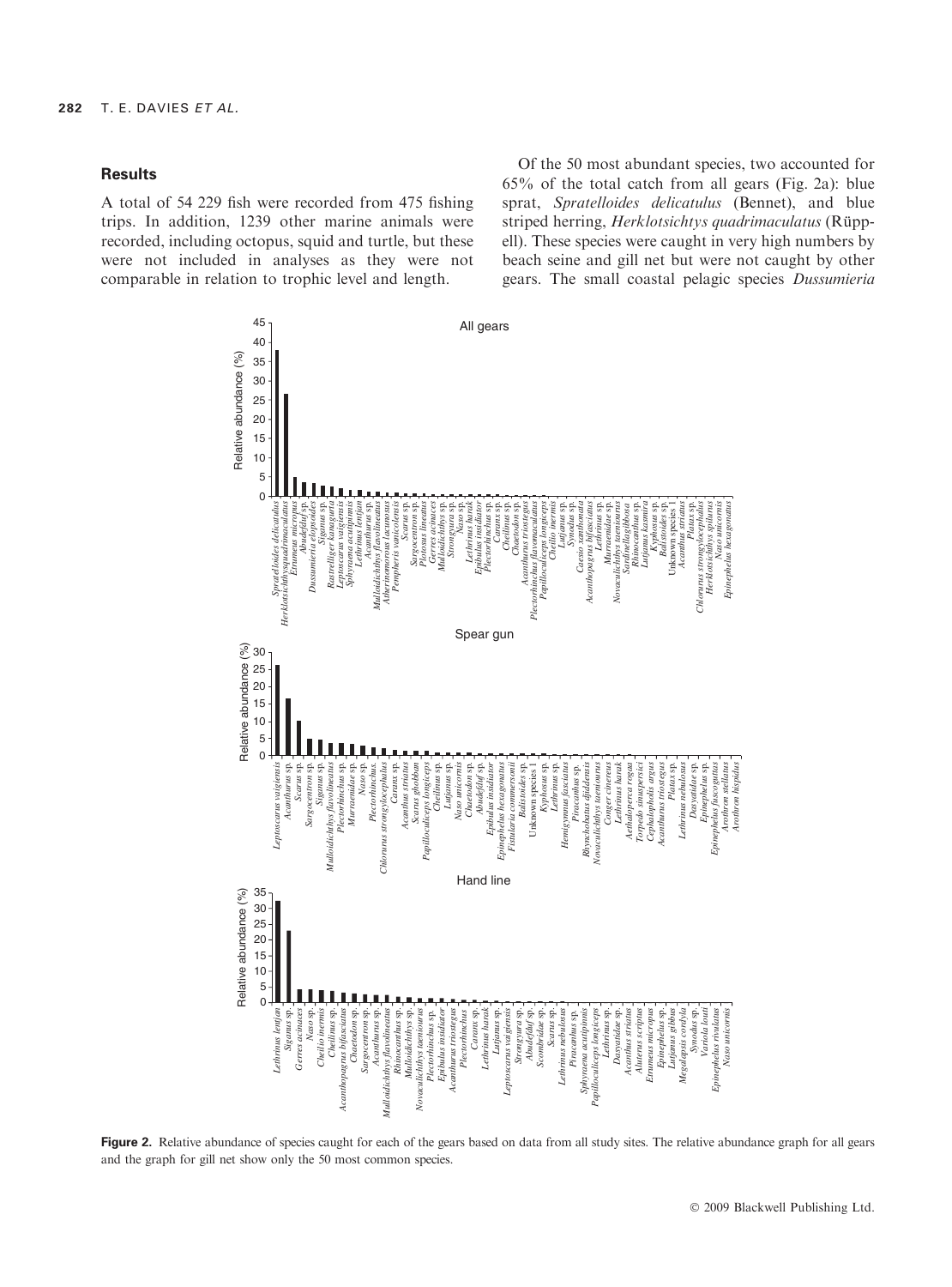

Figure 2. (Continued).

elopsoides (Bleeker) –  $3.5\%$  of total catch – was also caught only by net and beach seine, and Etrumeus micropus (Temminck and Schlegel) –5% of total catch– by beach seine only. Damsel fish, Abudefduf sp., was the fourth most abundant fish and accounted for 4.2% of net catches. This coral reef species was also present in beach seine  $(2\%)$ , spear gun  $(1\%)$  and hand line (0.5%) catches. Siganus sp. was caught by all gears except spears, and accounted for 23% of the hand line catch. Acanthurus sp. dominated spear and spear gun catches at 21% and 17% respectively. Seagrass par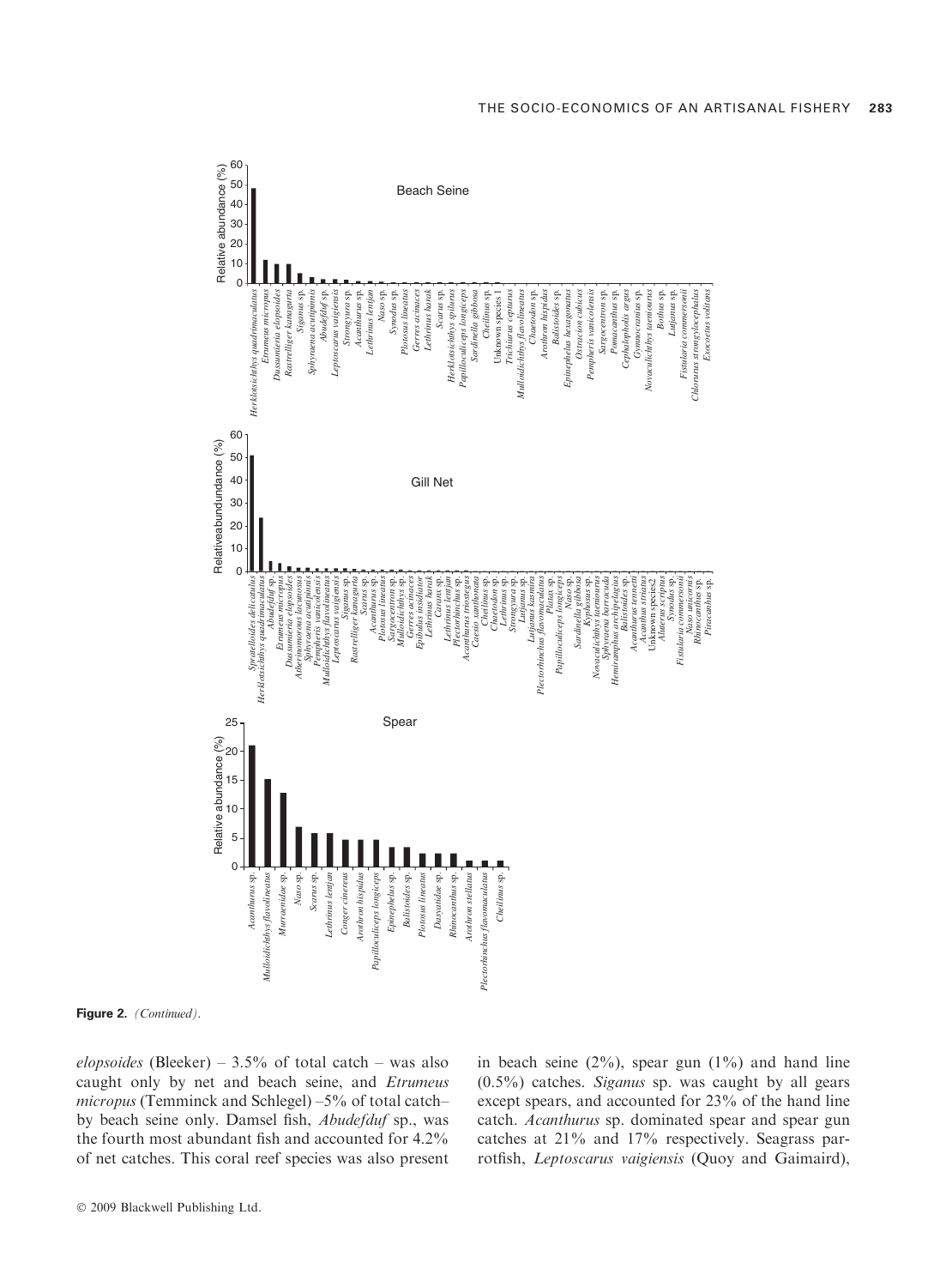accounted for 26.5% of the catch by spear gun and was also found in lower numbers in the beach seine and hand line catches. Pink ear emperor, Lethrinus lentjan (Lacepède), was the primary species caught by hand lines accounting for 33% of their catch; it was also caught by spear  $(6\%)$  and beach seine  $(1\%)$ . Long lines caught solely pelagic species, indicating where this gear is used. The remaining species were variable in each of the gears and contributed markedly less to the total catch. Spears caught the highest species diversity  $(D = 0.9)$  followed by spear gun, hand line, beach seine, net and long line  $(D = 0.7)$  (Fig. 3a).

The lowest mean length was for net catches at 8.6 cm, followed by beach seine at 13 cm. The largest individuals were caught by long lines with a mean length of 56.9 cm (Fig. 3c). Pairwise comparisons revealed significant differences between long lines and all other gears. Significant differences were also found between beach seine, net, spear and spear gun catches (Table 2).

The lowest mean trophic level was for spear gun at 2.6 and the highest for long line at 3.67. The remaining gears had a similar trophic levels ranging from 3.17 to 3.38 (Fig. 3d). Pairwise comparisons revealed significant differences in trophic level between spear gun and all other gears except beach seine and between long line and all gears except spear (Table 2).

Catch per fisher varied among gears (Fig. 3b, Table 2) ranging from 1.5 ( $\pm$ 0.16) kg for spear to 4.26 ( $\pm$ 0.03) kg for beach seine. Other gears range from 3.18 ( $\pm$ 0.44) kg for long lines followed by 3.25  $(\pm 0.06)$  kg for hand lines, 3.36 ( $\pm 0.01$ ) kg for nets and 3.74 kg for spear gun  $(\pm 0.09)$ .

Material style of life analysis (Table 3) was conducted using principal components analysis with varimax rotation. This resulted in three material styles of wealth factors that together explained 52% of the variance. The first component was composed of house structure with high positive loading from cement walls and iron roofs and negative loading from reed walls and roofs. The second component was composed of housing structure and miscellaneous items, with wooden walls, generators and televisions having a high positive loading. The third component was composed of miscellaneous items with high positive loading from radios and material sails and negative loading from sails made from rice sacks. Plots of wealth factors one and two for the different gear users are shown in Fig. 4. No significant differences were found in wealth factors among different gear users (MANOVA  $F_{5,128} = 1.144, P = 0.23$ .

Principal components analysis of age, education and number of dependents per household generated one



**Figure 3.** (a) Simpson's Index of diversity, (b) catch per fisher, (c) species per trip, (d) mean length, (e) mean trophic level for each of the six gears. Bars are standard errors. Table 2 shows the statistical analyses of the gear comparisons.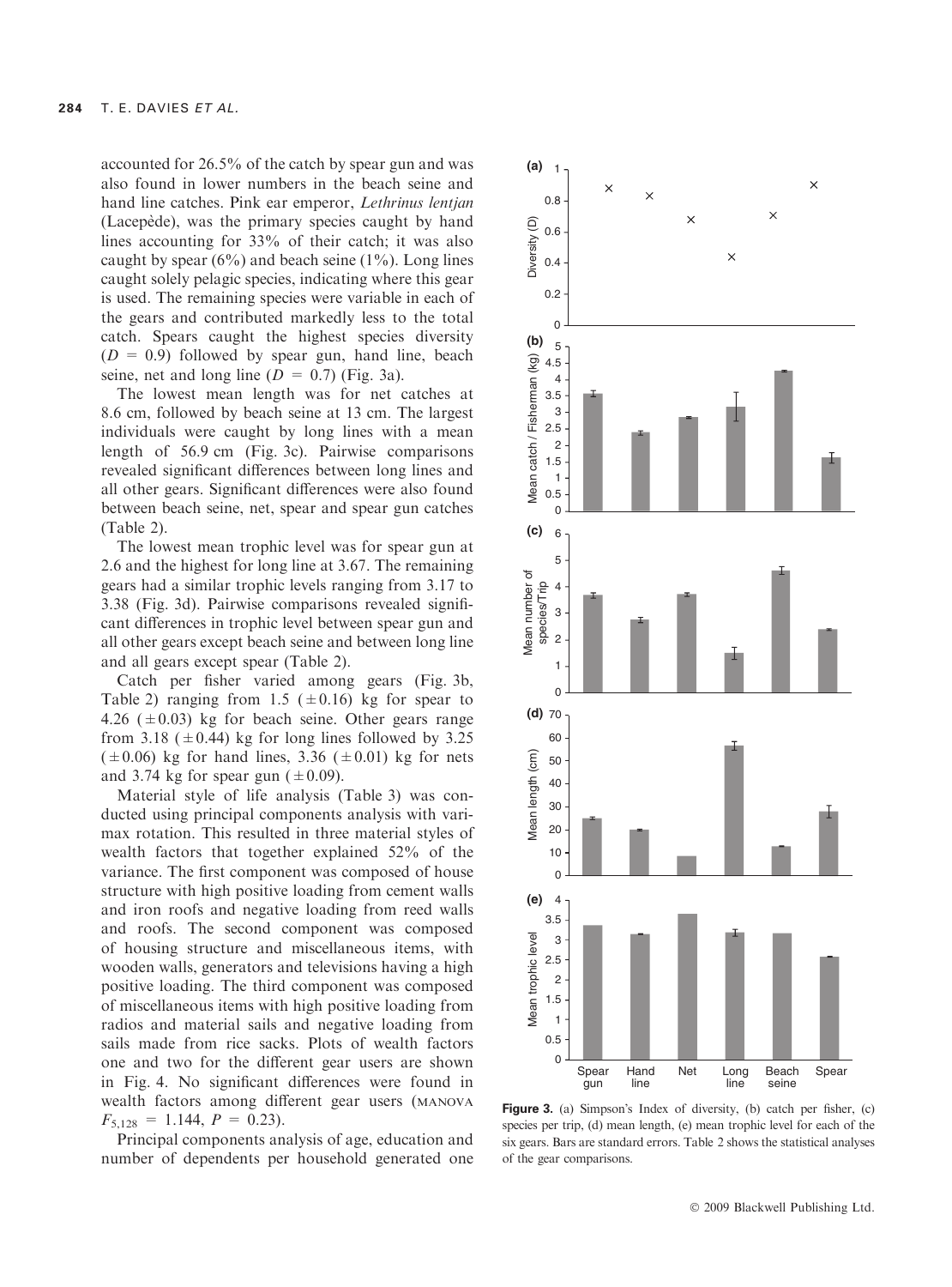Table 2. Results of a one-way ANOVA and pairwise comparisons (Tukey–Kramer HSD) for each of the gears for (a) daily catch per fisher, (b) mean number of species, (c) mean length and (d) mean trophic level

|                                                               | Beach     | Hand      | Long      |            |           |
|---------------------------------------------------------------|-----------|-----------|-----------|------------|-----------|
|                                                               | seine     | line      | line      | <b>Net</b> | Spear     |
| Catch per fisher per trip (kg) $(F_{5,469} = 2.4, P = 0.036)$ |           |           |           |            |           |
| Hand line                                                     | <b>NS</b> |           |           |            |           |
| Long line                                                     | <b>NS</b> | <b>NS</b> |           |            |           |
| Net.                                                          | <b>NS</b> | <b>NS</b> | <b>NS</b> |            |           |
| Spear                                                         | *         | <b>NS</b> | <b>NS</b> | <b>NS</b>  |           |
| Spear gun                                                     | <b>NS</b> | <b>NS</b> | <b>NS</b> | <b>NS</b>  | <b>NS</b> |
| Species per trip (number) $(F_{5,469} = 3.99, P = 0.001)$     |           |           |           |            |           |
| Hand line                                                     | **        |           |           |            |           |
| Long line                                                     | <b>NS</b> | <b>NS</b> |           |            |           |
| <b>Net</b>                                                    | <b>NS</b> | <b>NS</b> | <b>NS</b> |            |           |
| Spear                                                         | <b>NS</b> | <b>NS</b> | NS        | <b>NS</b>  |           |
| Spear gun                                                     | <b>NS</b> | <b>NS</b> | <b>NS</b> | <b>NS</b>  | <b>NS</b> |
| Mean length (cm) $(F_{5,469} = 20.48, P \le 0.001)$           |           |           |           |            |           |
| Hand line                                                     | NS.       |           |           |            |           |
| Long line                                                     | **        | **        |           |            |           |
| <b>Net</b>                                                    | NS        | <b>NS</b> | **        |            |           |
| Spear                                                         | **        | <b>NS</b> | NS.       | **         |           |
| Spear gun                                                     | **        | <b>NS</b> | *         | **         | <b>NS</b> |
| Mean trophic level ( $F_{5,469} = 8.27$ , $P < 0.001$ )       |           |           |           |            |           |
| Hand line                                                     | NS        |           |           |            |           |
| Long line                                                     | **        | $*$       |           |            |           |
| Net.                                                          | NS        | <b>NS</b> | **        |            |           |
| Spear                                                         | *         | NS        | NS        | NS         |           |
| Spear gun                                                     | NS        | **        | **        | **         | **        |

 $*P < 0.05$ ,  $*P < 0.01$ .

Table 3. Wealth factor scores from the principal components analysis of material style of life items: dwelling wall and roof materials and miscellaneous items

|                |          | Wealth factors |          |  |
|----------------|----------|----------------|----------|--|
|                | 1        | $\overline{2}$ | 3        |  |
| Walls          |          |                |          |  |
| Reeds          | $-0.745$ | $-0.321$       | $-0.128$ |  |
| Wood           | 0.154    | 0.464          | 0.185    |  |
| Cement         | 0.772    | $-0.166$       | 0.014    |  |
| Iron           | 0.201    | 0.252          | $-0.100$ |  |
| <b>Brick</b>   | 0.252    | $-0.100$       | $-0.007$ |  |
| Roof           |          |                |          |  |
| Reeds          | $-0.921$ | $-0.054$       | 0.033    |  |
| Iron           | 0.921    | 0.054          | $-0.033$ |  |
| Misc           |          |                |          |  |
| Radio          | 0.049    | 0.006          | 0.532    |  |
| <b>Bike</b>    | 0.037    | 0.099          | 0.229    |  |
| Generator      | 0.046    | 0.953          | 0.058    |  |
| TV             | 0.046    | 0.953          | 0.058    |  |
| Pirogue        | 0.014    | $-0.102$       | $-0.044$ |  |
| Rice-sack sail | 0.010    | $-0.068$       | $-0.899$ |  |
| Material sail  | $-0.025$ | 0.077          | 0.919    |  |
|                |          |                |          |  |

Values in bold denote high factor loading  $(>0.4)$ .



Figure 4. Plots of wealth factors one and two for the different fishing gears. Bars are standard errors.

component that explained 48% of the variation. Age was negatively loaded  $(-0.79)$  and number of dependents (0.82) and education (0.36) were positively loaded. No significant differences were found between the mean age of the household, years of education and number of dependents (MANOVA  $F_{5,128} = 0.517$ ,  $P = 0.931$ ).

The coastal people of the Bay of Ranobe are highly dependent on the fishery, with 70% of respondents ranking fishing as their primary source of income (Fig. 5). Fish processing accounted for 2.5% of primary and 34% of secondary occupations.



Figure 5. Distribution of primary (black) and secondary (white) household occupations.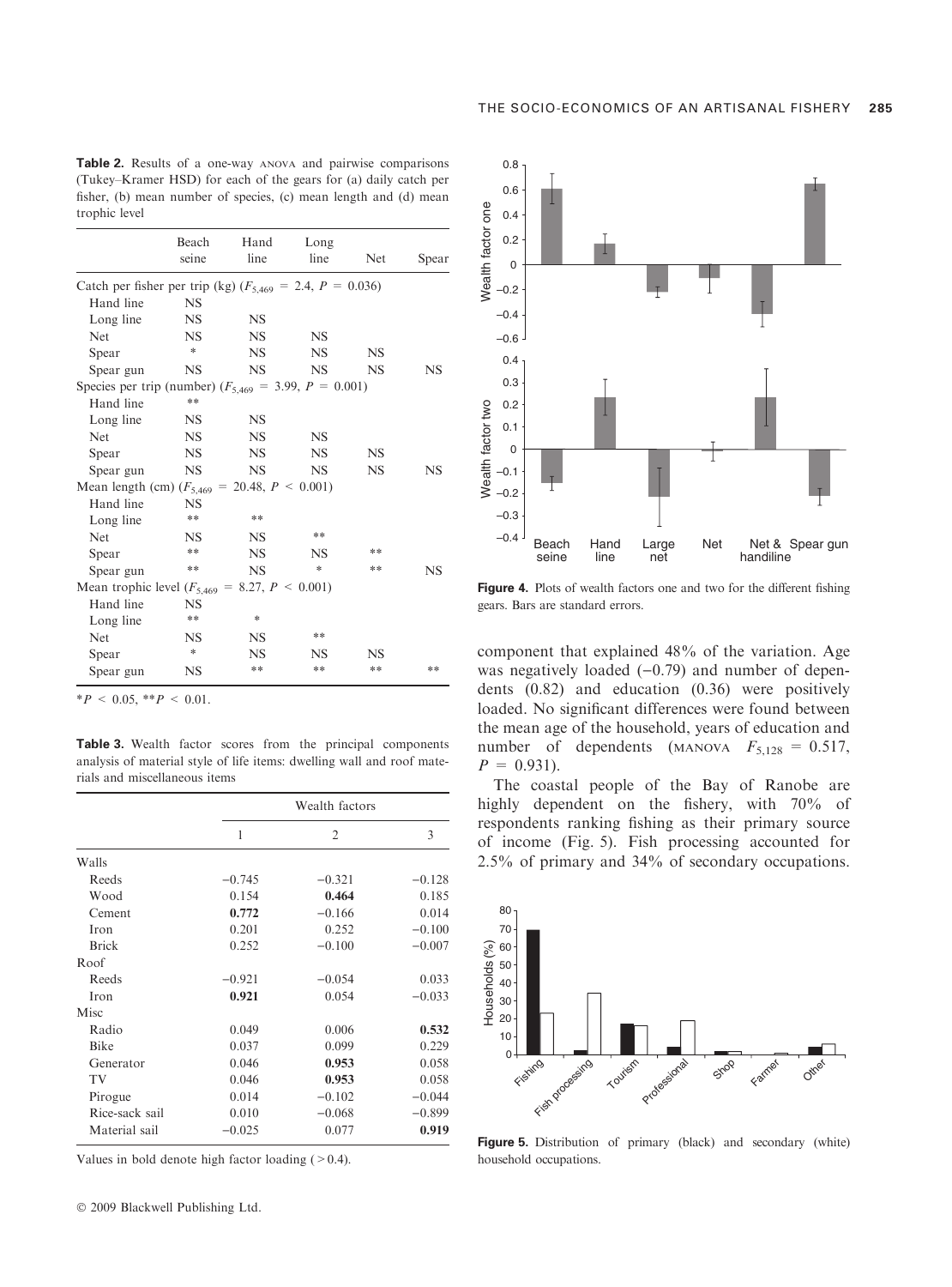Fish processing includes all post-harvest activities and is usually conducted by women as a small-scale collector. They buy fish from the fishers on the beach and then sell them either to hotels or locally in the village, sometimes frying or smoking them first. Tourism was a primary source of income for 17% of respondents. Tourism activities included working in hotels, owning a small hotel or 'hotely', guiding (taking tourists fishing, snorkelling or walking in the forest) and sellers of shells and sarongs, the latter were normally women. South-west Madagascar is characterised by a low rainfall and an arid landscape leading to minimal engagement in agriculture. Less than 1% of households rated farming as their occupation. Some households owned livestock and considered it a form of insurance to sell when times got hard. There were few houses in this situation because of the need for initial credit to purchase animals. Professional occupations included teacher, nurse and presidential activities (either of associations or villages).

#### **Discussion**

#### Socio-economic factors

Respondents were highly dependent on the fishery, with 70% rating fishing as their primary source of income. Thirty-seven per cent of households had no second occupation, showing that there is little potential livelihood diversification for the people in the Bay of Ranobe. Whittingham, Campbell & Townsley (2003) noted that fishing may be the only source of cash income, especially for poorer households. No significant relationship between the wealth of fishers and the gears they used was found. This suggests that changes in the wealth profile of the community may not result in substantial changes in the distribution of fishing effort among gears. The lack of a relationship between wealth and gear use is puzzling, given that some gears are much more expensive than others. One reason is likely to be because some individuals are given fishing materials by associations or hotels. Another possible issue is that there may be limited variation in affluence among fishers in the bay of Ranobe. Small-scale fishers are typically not part of the lowest income group (Laroche & Ramananarivo 1995) and there were few wealthy households in the area. Hence, a comparison between rich and poor households was not possible. Communities with a greater diversity in wealth might demonstrate a relationship between gear use and poverty that is not present in less income diverse villages.

#### Fish catches

The south-west of Madagascar operates an almost completely non-selective multi-gear fishery, which is evident from the high diversity of species caught (Fig. 2a). Whilst fishers have preferences for certain species, any available fish will be taken and few are considered inedible. An average of three species were caught per trip, but the cumulative number of species caught over a longer sampling period was much higher and included most indigenous species. This is inline with other artisanal fisheries of East Africa (McClanahan & Mangi 2004). Coastal pelagic species (Clupidae) dominated the catches and were caught in high numbers by net and beach seine gears, the best methods to exploit this resource (McClanahan & Mangi 2004).

The south-west Madagascar fishery consisted of small fish and moderately low trophic levels ranging from 2.6 to 3.38, excluding the long line catches. It would appear that the Bay of Ranobe fits somewhere in between similar studies in a heavily exploited Kenyan fishery, with mean trophic levels of 2.6–2.9 and hand line at 3.5 (McClanahan & Mangi 2004) and the less exploited Papua New Guinea fishery with trophic levels of 2.8–3.7 (Cinner & McClanahan 2006). The maturity of a fishery is reflected in the species caught (McClanahan & Mangi 2004) and it would appear that the Bay of Ranobe fishery is heavily exploited, on par with the Kenyan fishery. Hand lines target higher trophic-level species (McClanahan & Mangi 2004) and could potentially fish down the food web (Pauly, Christensen, Froese & Pallomares 2000). Hand lines had a mean trophic level of 3.17, lower than both that of Kenya at 3.5 and Papua New Guinea at 3.7, suggesting that the higher level species have been fished out. Species caught by spears and spear guns generally indicate the largest most abundant species, as there is more scope for the fisher to actively hunt larger individuals. Spear guns caught predominantly herbivores, with Scarus sp. and Acanthurus sp. accounting for more than 43% of the catch. In a less mature fishery, spears and spear guns would be expected to catch carnivores (Pet-Soede, van Densen, Pet & Machiels 2001; Sluka & Sullivan 1997).

The mean lengths for different gears ranged from 8 to 28 cm (excluding long lines at 56.9 cm). The southwest of Madagascar captures a wider length range than that of Kenya at 13–18 cm and Papua New Guinea at 14–22 cm. The high numbers of Clupidae caught during their migratory period during the north-east monsoon (Nhwani 1980; McClanahan 1988) resulted in smaller mean lengths and higher mean trophic levels than would be expected for the year as a whole for this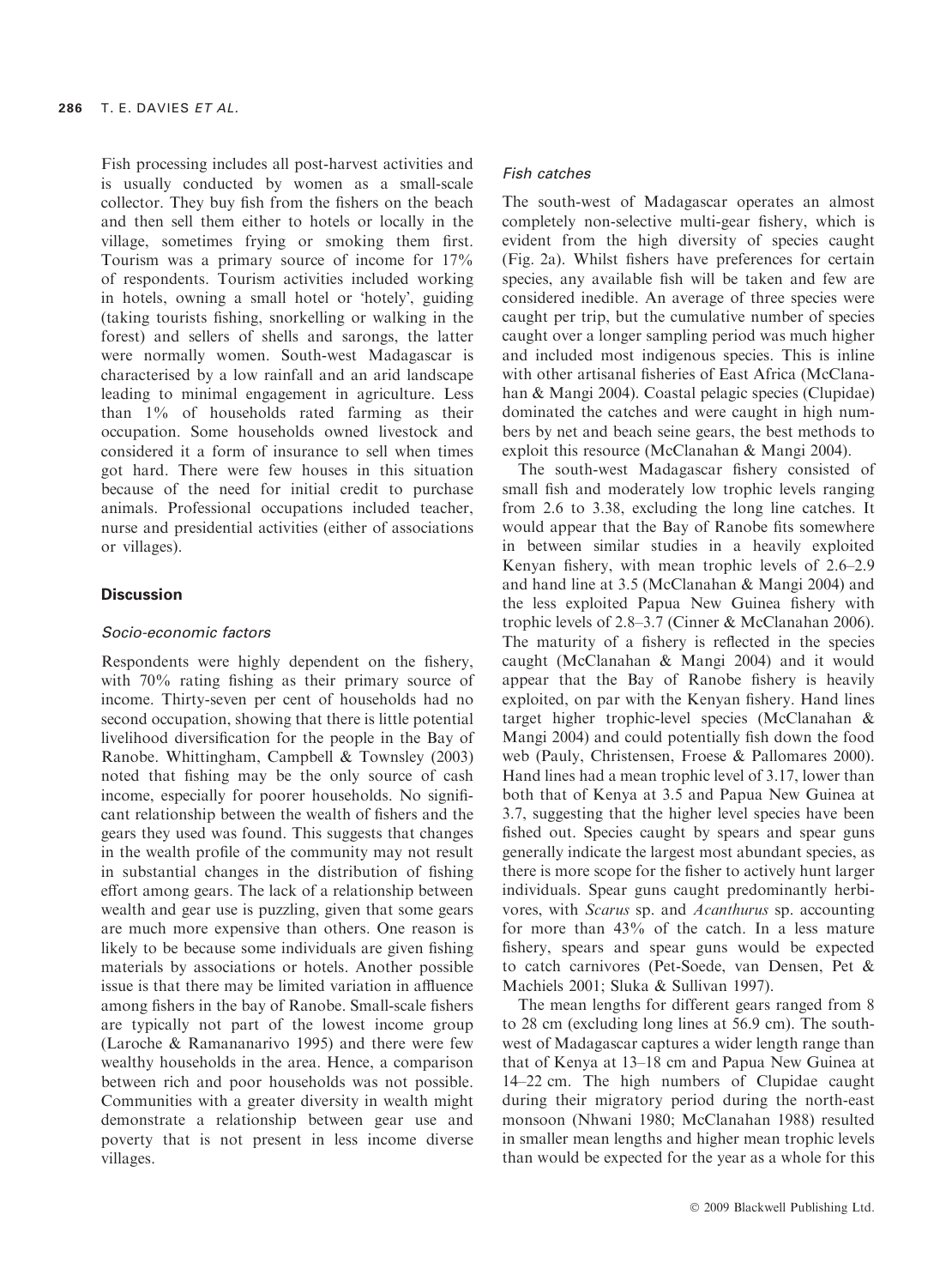fishery. Demersal coral reef- and seagrass-associated species comprised the secondary component of this lagoon fishery, and had the sampling continued for the entire year it would be expected to dominate, in line with fisheries from East Africa (McClanahan & Mangi 2004).

#### Gear selectivity

In this fishery, there was overlap in the size and species caught between nets and beach seines. These gears also differed from others by catching small coastal pelagic species. Both had the smallest mean lengths, and with their small mesh size are likely to capture individuals before they are caught by other gears. The low mean length caught by the net is as a result of large numbers of the small pelagic blue sprat S. delicatulus (maximum standard length of 7 cm; Froese & Pauly 2008) being caught, which accounted for 51% of the catch. This coastal pelagic species is caught during its migratory period and using mosquito netting in conjunction with the usual net. It is only present in the Bay of Ranobe for a short period once every year or 2 years. Continued sampling would be expected to reveal a higher mean length for nets as Clupidae would not dominate the catch and its mesh size is generally larger than that of beach seine. Beach seine had the largest catch per fishers at 4.3 kg, which is not surprising given its large net and small mesh sizes. The small mean length, coupled with a high catch per fishers, indicates that the beach seine is a less sustainable gear than the net. In addition, total catches were lower on fishing grounds in Kenya with high beach seine use (McClanahan & Mangi 2001). Two additional gears that are likely to overlap in their selectivity are spear and spear guns, as both caught large numbers of Acanthurus sp. and other herbivorous species. The catch from spears and spear guns is likely to vary depending on the fishers experience and habitats they exploit (Lincoln Smith, Bell, Pollard & Russell 1989). Spears had the lowest catch per fisher at 1.5 kg. However, this gear is mainly used on the reef flat targeting octopus, but takes fish opportunistically. Octopus was not included in the analysis, but if it were, the catch it would have been much higher. Spear and spear gun have distinct user groups and this livelihood diversification is important for spreading household risk. As both users can actively hunt for their catch, there is more scope for the fishers to influence directly the selection of fish by size and species making them more sustainable than passive gears. Hand lining was distinct in that it caught L. lentjan, and other predatory species, giving it a significantly higher trophic level than spear guns. In addition, it caught high numbers of herbivorous Siganus sp., which were also caught by spear guns and in lower numbers by nets and beach seines. Long lining had the most distinct selectivity, catching the highest trophic level and also the largest mean length. This gear is used on the exterior of the reef and targets pelagic species, including sharks, Carcharhinus sp. It is an expensive gear and few are owned in the villages surveyed. It is unsuitable for daily use, as good weather is required to use the gear, because the pass in the reef closes during strong winds. Gears that target higher trophic-level species have the potential to influence the fishery and fish down the food web (Pauly et al. 2000). Recent years have seen an increasing diversity and efficiency of gears used in south-west Madagascar. Eighty years earlier, only spears and nets made from local tree bark were used by the Vezo (village elder, personal communication). This increase in catching efficiency coupled with a huge population increase is possibly the cause of the low mean trophic level seen today, which may even be underestimated because of the seasonally high proportion of high trophic-level coastal pelagic fish in the catch.

#### The future

Coral reef fisheries support more than 30 million people worldwide and are essential for local nutrition (Mathew 2001). Increased levels of child malnutrition amongst coastal communities in the Philippines were attributed to decreased fisheries production as a result of habitat degradation (McAllister 1988). Therefore, management of artisanal fisheries is important if they are to continue to support those who depend upon them. Fishing gear limitations have been proposed as a more acceptable form of management in poor countries, where restricting effort or catch is difficult or politically unacceptable (Wilson, Acheson, Metcalfe & Kleban 1994). This study highlighted the dependency on the fishery and the lack of livelihood diversification; thus, gear limitations are likely to be ineffective without first assessing the gear users' alternative options before implementing restrictions. Beach seine would appear to be the least sustainable gear in this fishery and bans on beach seine use have recently been implemented in some of the sites surveyed. However, beach seine is the only gear reliably able to catch E. micropus, a commercially important species for the local people. It also offers a livelihood opportunity to a different user group as it does not require a boat or the ability to swim. Thus, fully understanding the motivations and options of different user groups will determine how well the restrictions will be adhered to, aid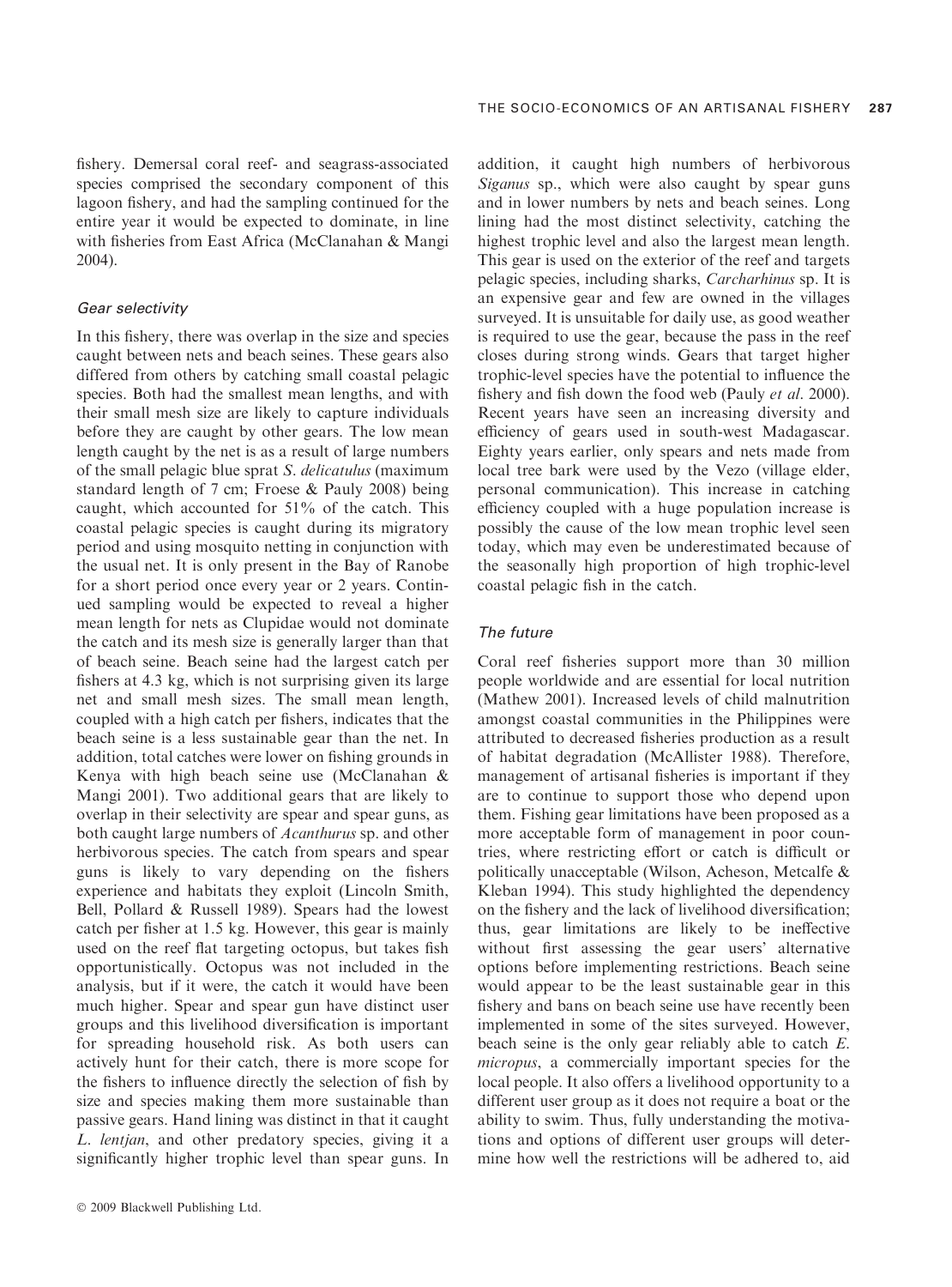effective management and prevent criminalising a user group who have limited livelihood opportunities.

Declining coral reef resources are of global concern and there is great uncertainty about whether the present economic and social capacity of coral reefs can be maintained (Hughes, Baird, Bellwood, Card, Connolly, Folke, Grosberg, Hoegh-Guldberg, Jackson, Kleypas, Lough, Marshall, Nyströ, Palumbi, Pandolfi, Rosen & Roughgarden 2003). Madagascar's fisheries are already considered overexploited and there is a high level of unsustainability in island coral reef fisheries worldwide (Newton, Côté, Pilling, Jennings & Dulvy 2007). With an average of 47% of the population below the age of 15 years, coupled with the predicted global increase in population growth, urbanisation and the escalating impacts of global warming, the pressures on coral reef ecosystems will inevitably increase (Whittingham et al. 2003; Newton et al. 2007). The catch reductions required to move an over-exploited fishery toward sustainability are unlikely to be achieved without identifying and supporting alternative livelihoods for many of the people currently dependent on reef fisheries (Newton et al. 2007). It is proposed that promoting complementary household activities whilst simultaneously encouraging children to remain in education and providing information on achievable career opportunities could help stem the flow of the next generation into fishing by increasing livelihood diversity. In addition, before management of the coastal resources can be ensured, it is important to relieve poverty; although fishers are not the poorest members of this society, they still have a precarious existence as on the edge of survival the rules will be ignored (UN 2005). During focus groups, respondents were asked what they used for insurance during hard times: replies included 'we don't eat'. This highlights the need to improve livelihood security and strengthen support services for the poor (Whittingham et al. 2003). No significant differences were found between gear use and poverty, suggesting that future changes in wealth may not dramatically affect fishing methods being employed. However, the ability of the reefs to continue to provide benefits to the poor is changing, and in the near future it is likely that many of those who have been helped above the poverty line will start to slip back below it unless there are radical changes in the management of coral reefs and the perceptions of reef-dependent communities.

#### Acknowledgments

Many thanks to Fred Ramahatratra and Pepin Emmanuel for survey translation and to Roberto Komeno for help translating Malagasy fish names. This study was assisted by kind donations from Beeston Rotary club and the hospitality of ReefDoctor. Misotra betsaka to Martin and Donany for measuring fish, all the fishers who allowed their fish to be handled and measured, and to all the villagers who took part in the surveys.

#### References

- Allison E.H. & Ellis F. (2001) The livelihoods approach and management of small-scale fisheries. Marine Policy 25, 377–388.
- Bellwood D. (1988) Seasonal changes in the size and composition of the fish yield from reefs around Apo Island, Central Philippines, with notes on methods of yield estimation. Journal of Fish Biology 32, 881-893.
- Cinner J.E. & McClanahan T.R. (2006) Socioeconomic factors that lead to overfishing in small-scale coral reef fisheries of Papua New Guinea. Environmental Conservation 33, 73–80.
- Cinner J.E. & Pollnac R.B. (2004) Poverty, perceptions and planning: why socioeconomics matter in the management of Mexican reefs. Ocean & Coastal Management 47, 479– 493.
- Cinner J.E., Marnane M.J. & McClanahan T.R. (2005) Conservation and community benefits from traditional marine management at Ahus Island, Papua New Guinea. Conservation Biology 19, 1714–1723.
- Fisheries Management Science Programme (2006) Fisheries and Poverty reduction. Marine Resources Assessment Group (DFID), FMSP Policy Brief 1. London: MRAG, 4 pp.
- Froese R. & Pauly D.C. (2008) Fish Base. Available at: http://www.fishbase.org
- Glaesel H. (1997) Fishers, Parks and Power: The Socio-environmental Dimensions of Marine Resource Decline and Protection on the Kenyan Coast. PhD (Geography). Madison, WI: University of Wisconsin, 331 pp.
- Gobert B. (1994) Size structurres of demersal catches in a multispecies multigear tropical fishery. Fisheries Research 19, 87–104.
- Henry G. (1990) Practical Sampling. Newbury Park, CA: Sage Publications, 139 pp.
- Hughes T.P., Baird A.H., Bellwood D.R., Card M., Connolly S.R., Folke C., Grosberg R., Hoegh-Guldberg O., Jackson J.B.C., Kleypas J., Lough J.M., Marshall P., Nyströ M., Palumbi S.R., Pandolfi J.M., Rosen B. & Roughgarden J. (2003) Climate change, human impacts and the resilience of coral reefs. Science 301, 929–933.
- Jackson J.B.C., Kirby M.X., Berger W.H., Bjorndal K A., Botsford L.W., Bourque B.J., Bradbury R.H., Cooke R., Erlandson J., Estes J.A., Hughes T.P., Kidwell S., Lange C.B., Lenihan H.S., Pandolfi J.M., Peterson C.H., Steneck